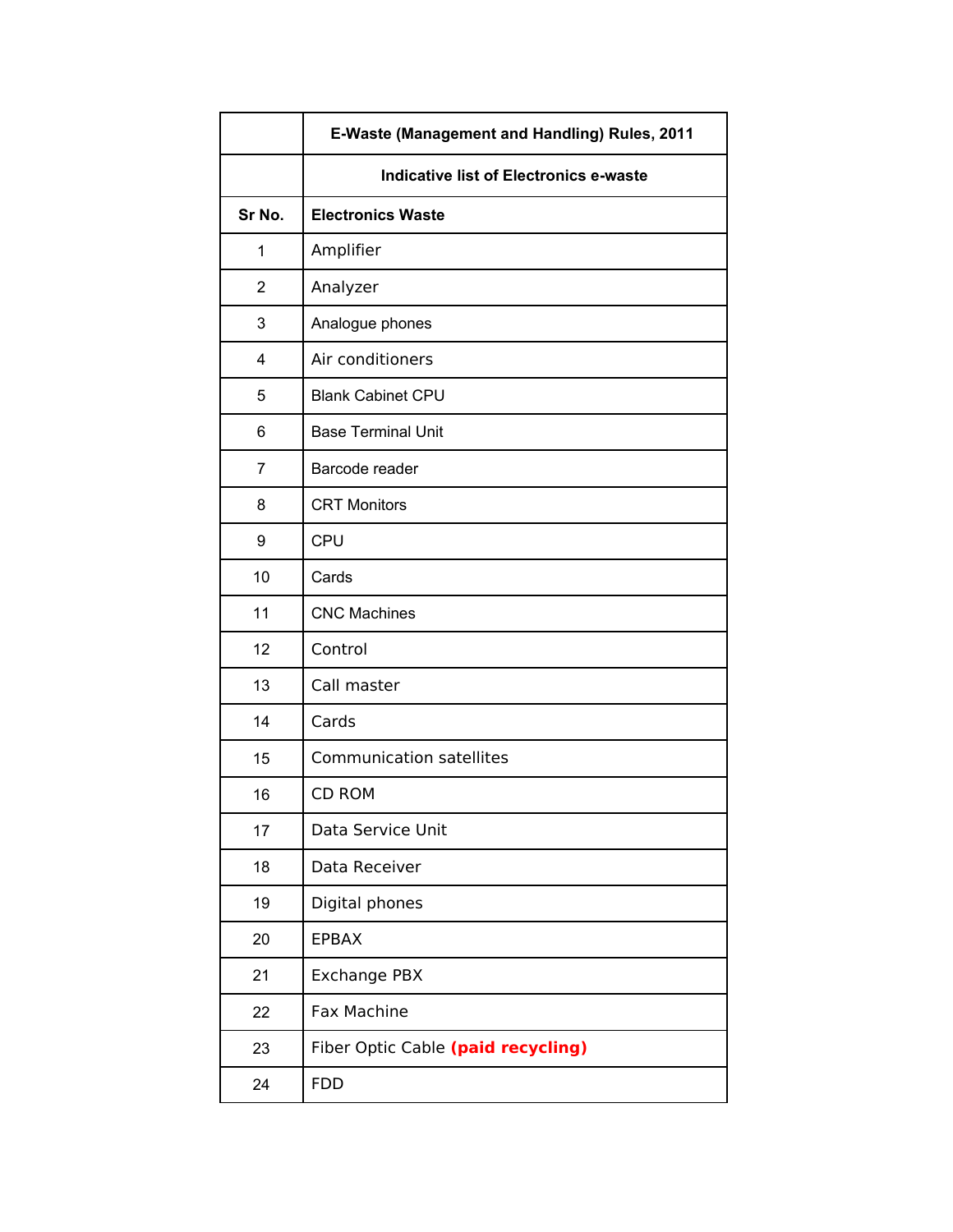| 25 | <b>Hard Disk</b>                  |
|----|-----------------------------------|
| 26 | Keyboard                          |
| 27 | Laptop                            |
| 28 | Laptop batteries (paid recycling) |
| 29 | <b>LAN Cards</b>                  |
| 30 | <b>LCD and LCD Panel</b>          |
| 31 | LAN switching                     |
| 32 | Line card                         |
| 33 | Line drivers                      |
| 34 | Multiplexers                      |
| 35 | Motherboards                      |
| 36 | <b>Magnetic Tapes</b>             |
| 37 | Monitors                          |
| 38 | Mouse                             |
| 39 | Modems & Connectors               |
| 40 | <b>Mobile Phones</b>              |
| 41 | Microwave                         |
| 42 | TFT's                             |
| 43 | Network Equipments                |
| 44 | Networking Hardware               |
| 45 | ODD                               |
| 46 | Printer                           |
| 47 | <b>Power Adaptors</b>             |
| 48 | Pendrives                         |
| 49 | PCB's, PBX's                      |
| 50 | <b>RJ</b>                         |
| 51 | <b>CSE RACKS</b>                  |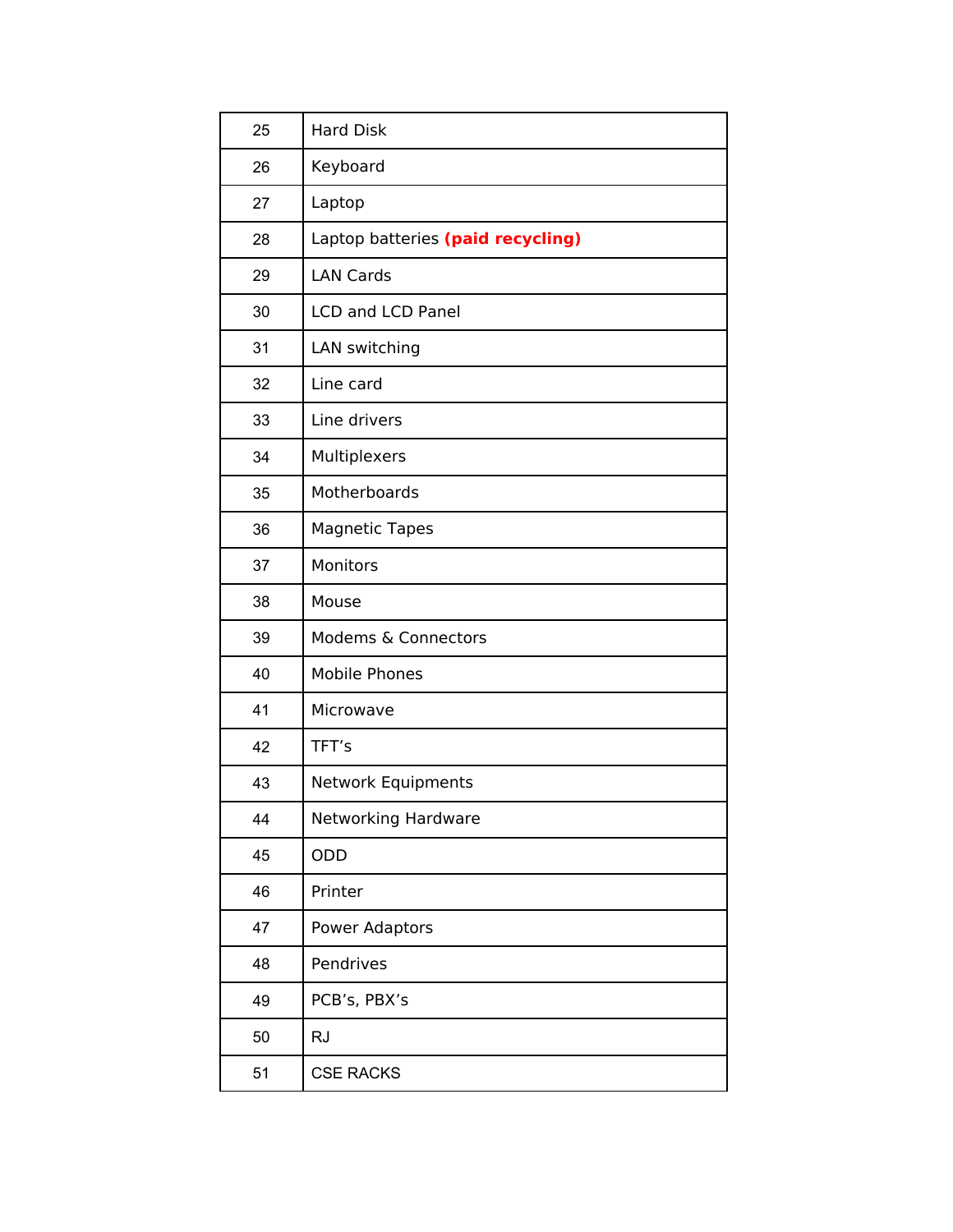| 52 | <b>MQ RACKS</b>                    |
|----|------------------------------------|
| 53 | <b>TR RACKS</b>                    |
| 54 | <b>CX RACKS</b>                    |
| 55 | <b>TX RACKS</b>                    |
| 56 | <b>ETA RACKS</b>                   |
| 57 | <b>URM RACKS</b>                   |
| 58 | <b>DSF RACKS</b>                   |
| 59 | <b>BDA RACKS</b>                   |
| 60 | <b>OC RACKS</b>                    |
| 61 | <b>ETM RACKS</b>                   |
| 62 | <b>OMC RACK</b>                    |
| 63 | <b>RAM</b>                         |
| 64 | Routers & Hubs                     |
| 65 | Refrigerator                       |
| 66 | <b>SMPS</b>                        |
| 67 | Set top boxes                      |
| 68 | Star phones                        |
| 69 | Servers and Storage Units          |
| 70 | <b>Server Racks</b>                |
| 71 | Scanners & Printers                |
| 72 | <b>TFT Monitor and TFT Panel</b>   |
| 73 | Tonner/Cartridges (paid recycling) |
| 74 | Telephone Instrument               |
| 75 | <b>Thin Client</b>                 |
| 76 | <b>Testing Equipments</b>          |
| 77 | Transceiver                        |
| 78 | Transmitter                        |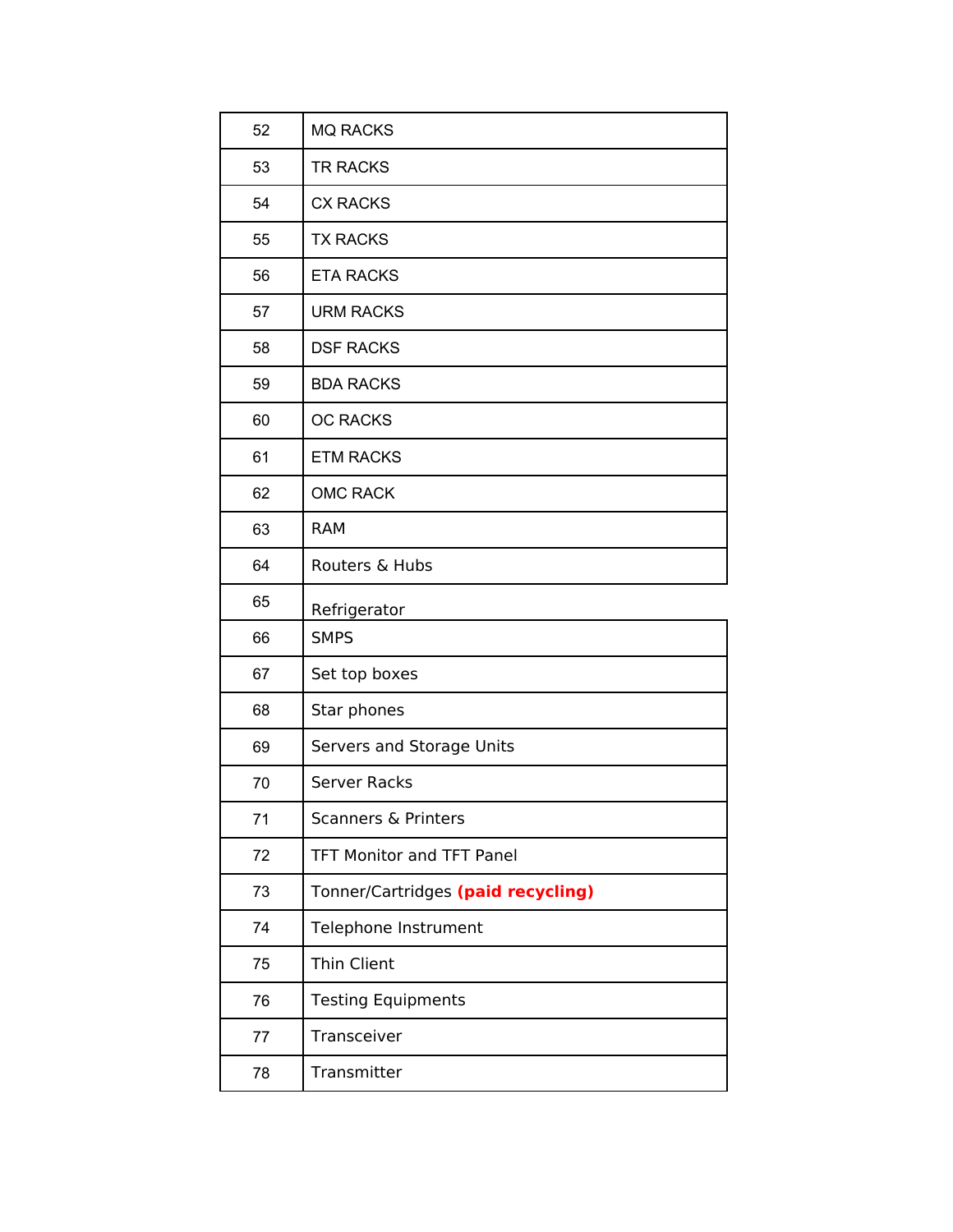| 79                               | Terminal                                            |
|----------------------------------|-----------------------------------------------------|
| 80                               | <b>Telex</b>                                        |
| 81                               | Television                                          |
| 82                               | <b>UPS &amp; UPS battries</b>                       |
| 83                               | <b>USBs</b>                                         |
| 84                               | Washing machine                                     |
| $\overline{\mathsf{Sr.}}$<br>No. | <b>Electrical Waste</b>                             |
| 1                                | <b>Air Conditioners</b>                             |
| $\overline{2}$                   | <b>Base Terminal Units</b>                          |
| 3                                | <b>Cables and Wires</b>                             |
| 4                                | Compact Fluorescent Lamps (CFL) (paid<br>recycling) |
| 5                                | Compressors                                         |
| 6                                | Copper lines                                        |
| 7                                | copper cable 5 pair                                 |
| 8                                | copper cable 10 pair                                |
| 9                                | copper cable 20 pair                                |
| 10                               | copper cable 50 pair                                |
| 11                               | copper cable 100 pair                               |
| 12                               | copper cable 200 pair                               |
| 13                               | copper cable 400 pair                               |
| 14                               | copper cable 800 pair                               |
| 15                               | DG Sets                                             |
| 16                               | <b>Electric Motor</b>                               |
| 17                               | Electrical panel and panel components               |
| 18                               | <b>Power Cables</b>                                 |
| 19                               | Refrigerator                                        |
| 20                               | Switchboards                                        |